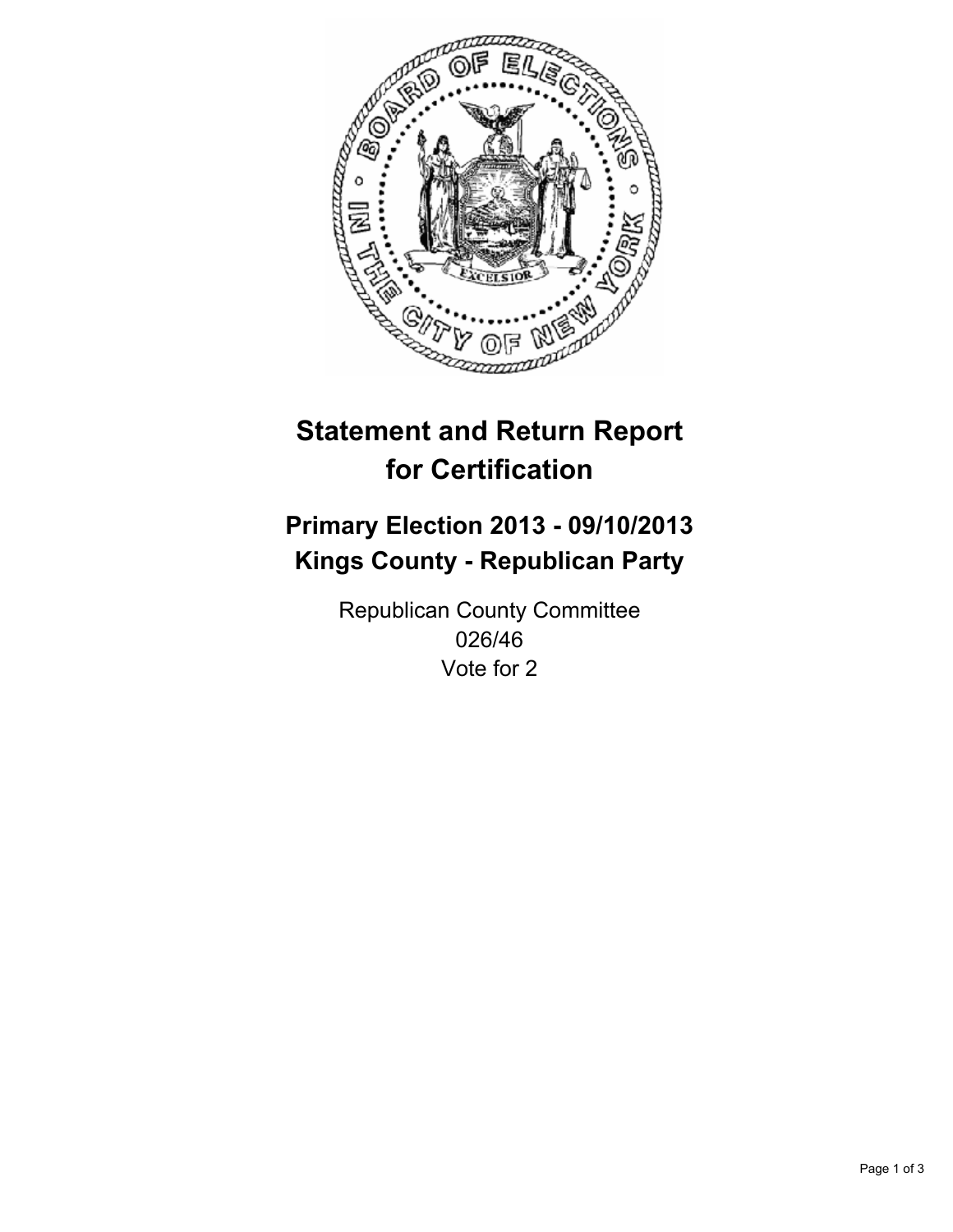

### **Assembly District 46**

| <b>EMERGENCY</b>        | 0        |
|-------------------------|----------|
| ABSENTEE/MILITARY       | $\Omega$ |
| <b>FEDERAL</b>          | 0        |
| SPECIAL PRESIDENTIAL    | 0        |
| AFFIDAVIT               | $\Omega$ |
| <b>GALE KATZ</b>        | 20       |
| <b>ROBERT RESNICK</b>   | 15       |
| <b>VALENTINA FINKEL</b> | 9        |
| <b>GRIGORY FINKEL</b>   | 8        |
| <b>Total Votes</b>      | 52       |